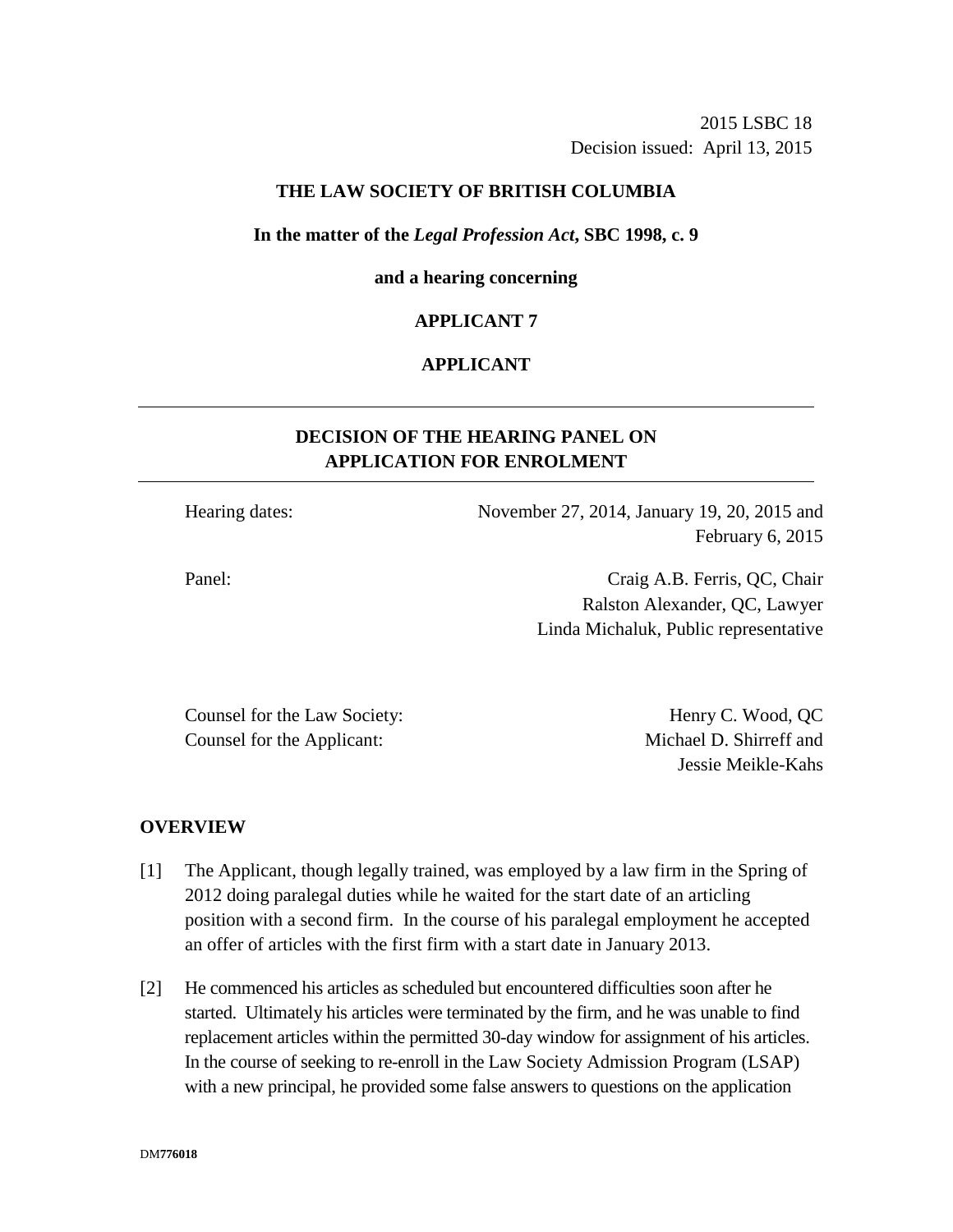form, and the Credentials Committee ordered a hearing into his character and fitness as provided in the *Legal Profession Act*.

# **ISSUE**

- [3] The issue to be determined at this hearing is whether the Applicant satisfies the requirements of section 19(1) of the *Legal Profession Act* for call and admission to the Law Society of British Columbia. That section provides:
	- 19(1) No person may be enrolled as an articled student, called and admitted or reinstated unless the benchers are satisfied that the person is of good character and repute and fit to become a barrister and a solicitor of the Supreme Court.
- [4] The Applicant has the burden of proving that he meets the character and fitness test on a balance of probabilities under Law Society Rule 2-67.
- [5] The Law Society expressed a concern as to the "fitness" of the Applicant to be enrolled as an articled student based in part upon circumstances leading to the termination of his articles and additionally due to the false answers provided in the sworn application for enrolment in LSAP.

### **THE LAW**

- [6] There are a number of helpful decisions to guide hearing panels with the difficult task of determining what constitutes "good character and repute." The test for "fitness" for membership in the Law Society has also been described in several decisions of previous Law Society panels considering applications for enrolment. The relevant principles are well established and understood.
- [7] Many decisions on credential applications refer to the statements on the subject found in *McQuat v. Law Society of BC* (1993), 78 BCLR (2d) 106, where the Court of Appeal of this Province adopted the writing of Mary Southin, QC (as she then was) in "What is 'Good Character'?," (1977) 35 *The Advocate* 129, as follows:

I think in the context "good character" means those qualities which might reasonably be considered in the eyes of reasonable men and women to be relevant to the practice of law in British Columbia at the time of application.

Character within the Act comprises in my opinion at least these qualities: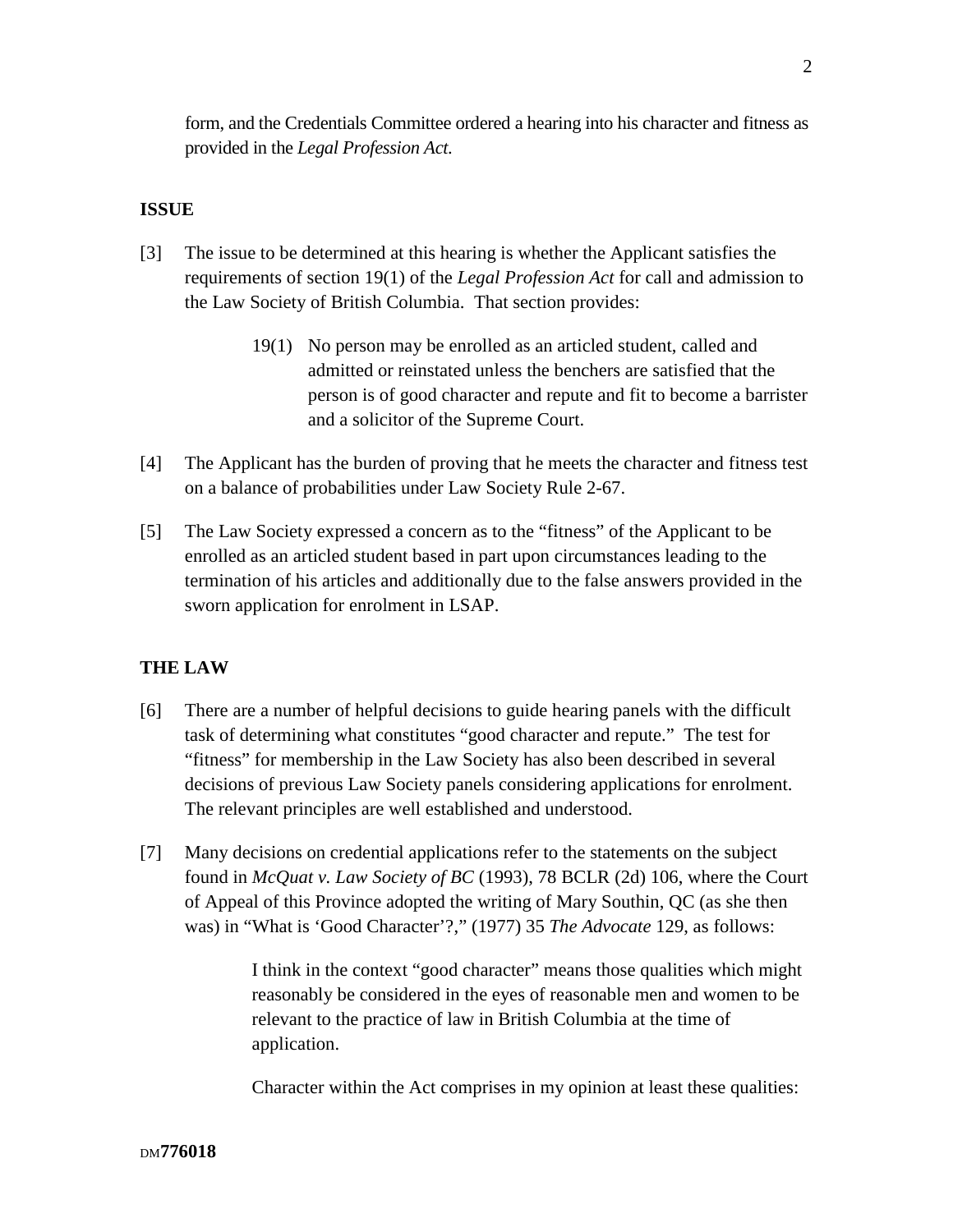- 1. An appreciation of the difference between right and wrong;
- 2. The moral fibre to do that which is right, no matter how uncomfortable the doing may be and not to do that which is wrong no matter what the consequences may be to oneself;
- 3. A belief that the law at least so far as it forbids things which are *malum in se* must be upheld and the courage to see that it is upheld.

What exactly "good repute" is I am not sure. However, the Shorter Oxford Dictionary defines "repute" as "the reputation of a particular person" and defines "reputation" as:

- 1. The common or general estimate of a person with respect to character or other qualities; the relative estimation or esteem in which a person is held.
- 2. The condition, quality or fact of being highly regarded or esteemed; also respectability, good report.

In the context of s. 41 I think the question of good repute is to be answered thus: would a right-thinking member of the community consider the applicant to be of good repute? …

If that right-thinking citizen would say, knowing as much about an applicant as the Benchers do, "I don't think much of a fellow like that. I don't think I would want him for my lawyer", then I think the Benchers ought not to call him or her.

- [8] The Panel in this hearing was referred to Ms. Southin's essay. We find the direction there to be clearly stated, and we have applied the principles therein described in our consideration of the Applicant's character and reputation.
- [9] On the "fitness" issue, it falls to the Panel to weigh the evidence to determine if the Applicant has met the burden imposed upon him to explain the circumstances in his quest for re-enrolment that caused him to provide incorrect answers in a sworn statement.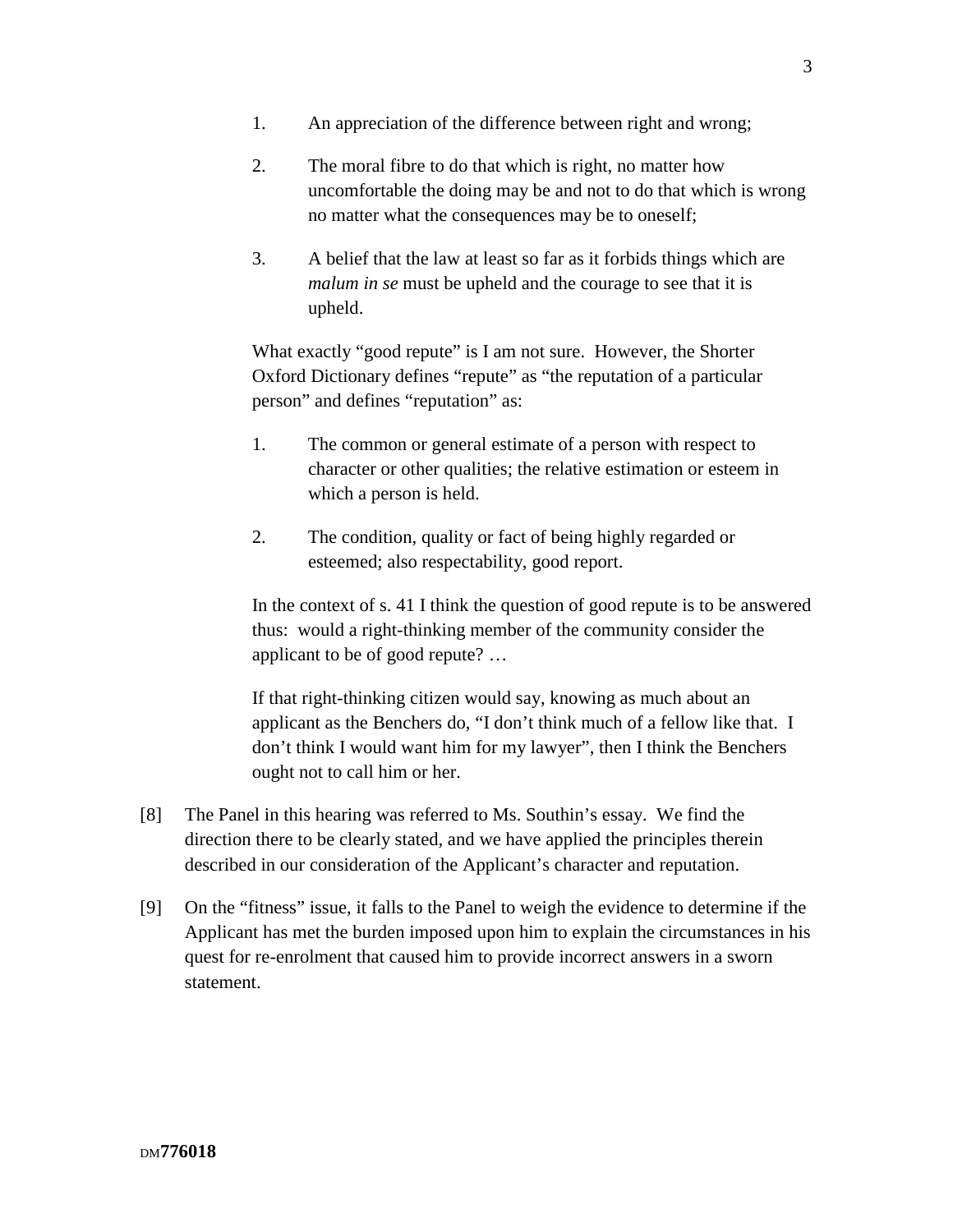### **SUMMARY OF THE EVIDENCE**

- [10] The Applicant was articled to Lawyer S, the principal of S Co. Though he had successfully worked in the firm for some months prior to the commencement of articles, the articling experience got off to a rocky beginning and deteriorated. Within two months of the commencement of the articling term, the Applicant's articles had been terminated for the first time. That termination was rescinded on compassionate grounds when it was revealed that the Applicant was considerably preoccupied with an ailing father.
- [11] There are conflicting explanations for the difficulties encountered in the articling experience. The Applicant's explanation was that he received insufficient guidance and direction and the expectations upon him were unrealistic given that deficiency. He also complained of conflicting instructions. He alleges that he was repeatedly verbally abused and humiliated by the lawyers in S Co. There is at least one acknowledged instance of him being sworn at with the F word.
- [12] In his letter to the Law Society explaining the termination of his articles, the Applicant described the articling atmosphere in the firm as "toxic."
- [13] Lawyer S, on the other hand, explained the difficulties by reference to the Applicant's inability to follow directions and his failure to seek instruction or clarification when appropriate. He also missed deadlines. The evidence disclosed that in the early days of his articles, there were numerous instances where Lawyer S provided instruction to the Applicant and followed up with immediate feedback and clarification. The Applicant was the subject of a number of critical memoranda from Lawyer S, and he was clearly having significant issues transitioning from the paralegal to articled student role.
- [14] On April 1, 2013 the office was on high alert looking for a missing trial record. The record was needed for an application by Lawyer M, scheduled for April 2. An employee (MS) was in the process of reproducing the necessary binders as the originals could not be located. The Applicant encountered the photocopying process and inquired if she was working on the Client File B. The employee advised that she was reproducing the trial record for Client File B. The Applicant advised MS that he had the trial record in his office. MS does not recall her response to that advice. The Applicant then returned to his office without comment.
- [15] There is some contradiction on the evidence as to when the next exchange occurred. It was either immediately following the exchange in the copy room (MS version) or the next day (the Applicant's version). Nothing turns on the time at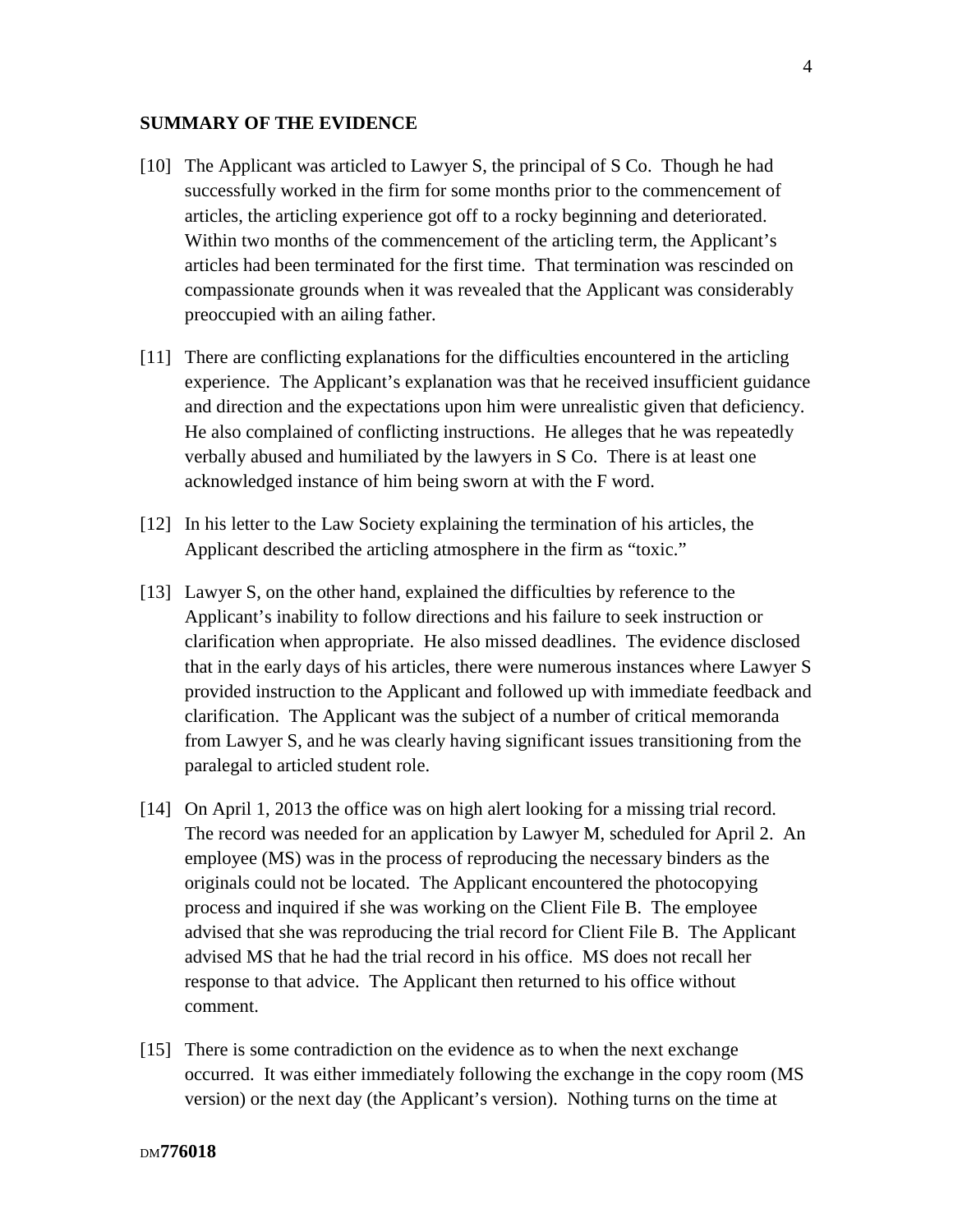which the exchange took place, though it more logically followed the meeting in the copy room.

- [16] MS was returning to her office, and the Applicant asked her to join him in his office. The Applicant showed the Client B binders to MS and asked MS what he should do with them. MS responded that she had already made copies of the binders, that she could offer no advice to the Applicant as to what he should do with the originals, and that the Applicant should tell Lawyer M that he had them.
- [17] MS testified that the Applicant then said that "he would take care of it" and then made a gesture with his finger to his lips to suggest "shush – quiet."
- [18] MS testified that she told the Applicant that she had spent considerable time looking for the binders and that the Applicant then said "maybe we should just shred them." The Applicant's evidence was that it was MS who first mentioned "shredding" the documents.
- [19] MS testified that her response to the Applicant's suggestion was to throw her arms into the air and say to him "[Applicant], do whatever the hell do you want," and she then left his office. MS then mouthed the words "what the hell?" to another legal assistant (JS) whose desk is located near the office of the Applicant. MS testified that she later discussed the shredding issue with JS.
- [20] Several weeks later Lawyers S and M conducted a performance review of MS. In the course of that review MS revealed her concern that the conversation she had had with the Applicant about the Client File B had not been disclosed to Lawyer M. She told them that the binders had been in the Applicant's office all along.
- [21] The lawyers immediately called the Applicant to a meeting and asked him to tell them about the binders. They did not identify the client name. The Applicant replied that he did not know what binders they were talking about. After a further exchange they advised that they wanted to know what he knew about the Client B binders.
- [22] The Applicant then immediately confirmed that he had them in his office and was directed to retrieve them and he did. The Applicant advised that he did not tell Lawyer M about the binders being in his office because they had already been copied. He also indicated that he was fearful that Lawyer M would be angry. The Applicant was advised that they would check his story against that provided by MS and was cautioned that his story must match that provided by her. The meeting ended.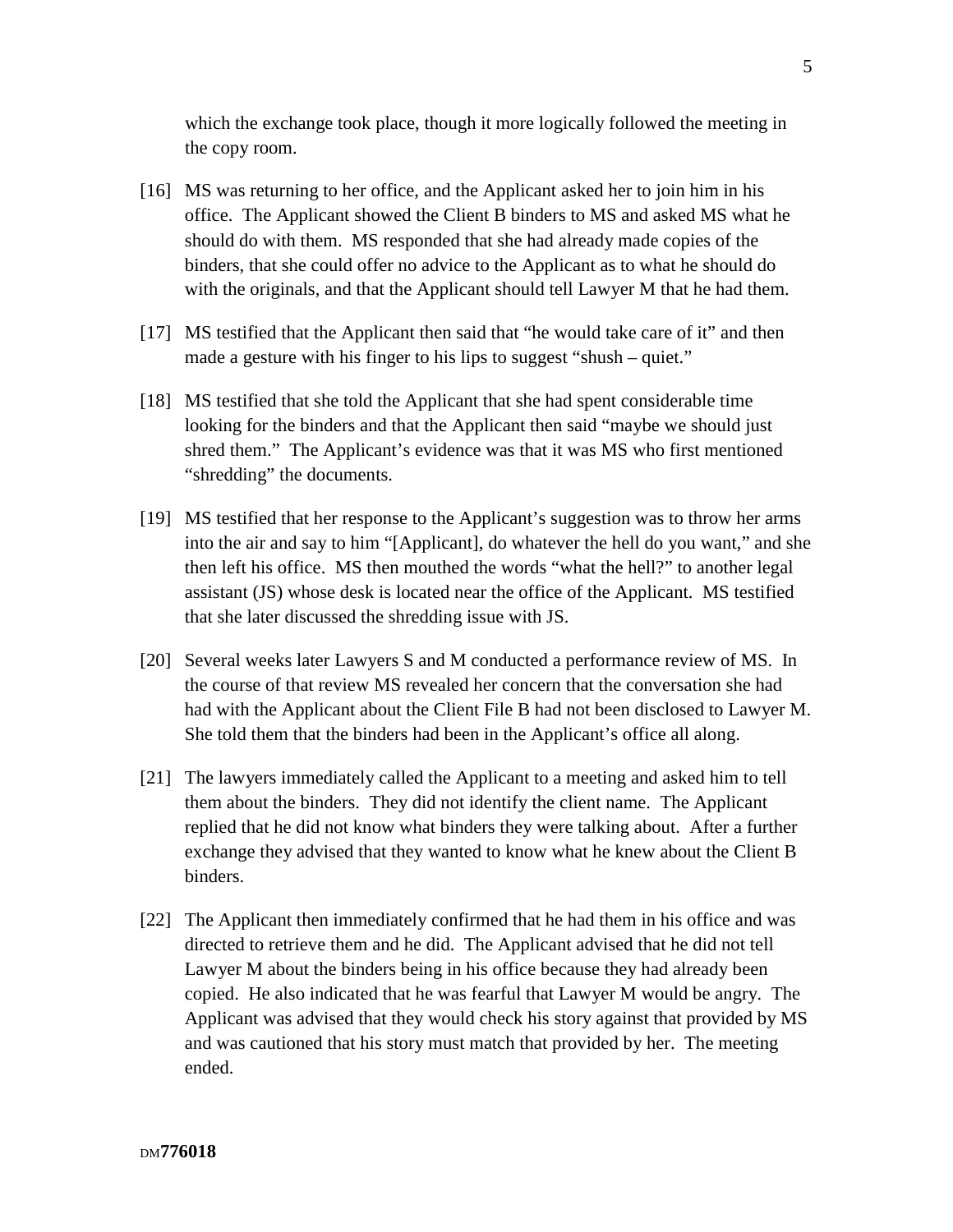[23] During that evening the Applicant contacted legal assistant JS to obtain a phone number for MS. He tried to call MS but did not connect. He testified that he had a sleepless night worrying that his message to MS about "taking care of the binders" would be misinterpreted. Since he was unable to speak to her by telephone he sent a text to her. The text message said:

> Hey [M], it's [the Applicant] from work. I need to speak to you about B binders. Please call me before you come into work today. [Lawyer S and Lawyer M] are going to talk to you about them today morning. And please don't mention to [Lawyer S] or [Lawyer M] that I called you. I told them that I told you not to worry about them and that I will take care of it which is what I told you anyways in reality when you asked whether we should shred them LOL. Anyways, call me. Thanks!

- [24] MS testified that she was upset upon receiving this text message as in her words "it turned things around on her." She explained to the Panel that it was her view that the Applicant was trying to suggest that it was she who had first suggested the shredding. When she got to work she immediately shared the contents of the text message with the lawyers.
- [25] A meeting with Lawyer S, Lawyer M and the Applicant was convened. He was asked to explain the reason for the text to MS. The Applicant explained that he sent the text message because he was afraid that his comment "I will take care of it" would be misinterpreted. He wanted to be sure that MS understood his intention. The Applicant was provided an opportunity to change his story, and he refused to do so. It was suggested to him that, if he insisted that it was MS who had first suggested the shredding, it might be necessary for the firm to fire MS. The Applicant said that would be unfortunate but that it was not he who had first suggested the shredding.
- [26] Following further discussions among the lawyers it was determined that the employment of the Applicant must be terminated, and that happened later that morning.
- [27] Approximately one week later the Applicant requested an in-person meeting with Lawyer S. The sworn testimony of the participants conflicts dramatically on one salient topic of the meeting. Lawyer S testified that the Applicant apologized for his misbehaviour and admitted that it was he who had first suggested shredding the binders. The Applicant testified that he arranged the meeting so that he might apologize in person for sending the inappropriate text and denied any suggestion that he had admitted to initiating the shredding suggestion.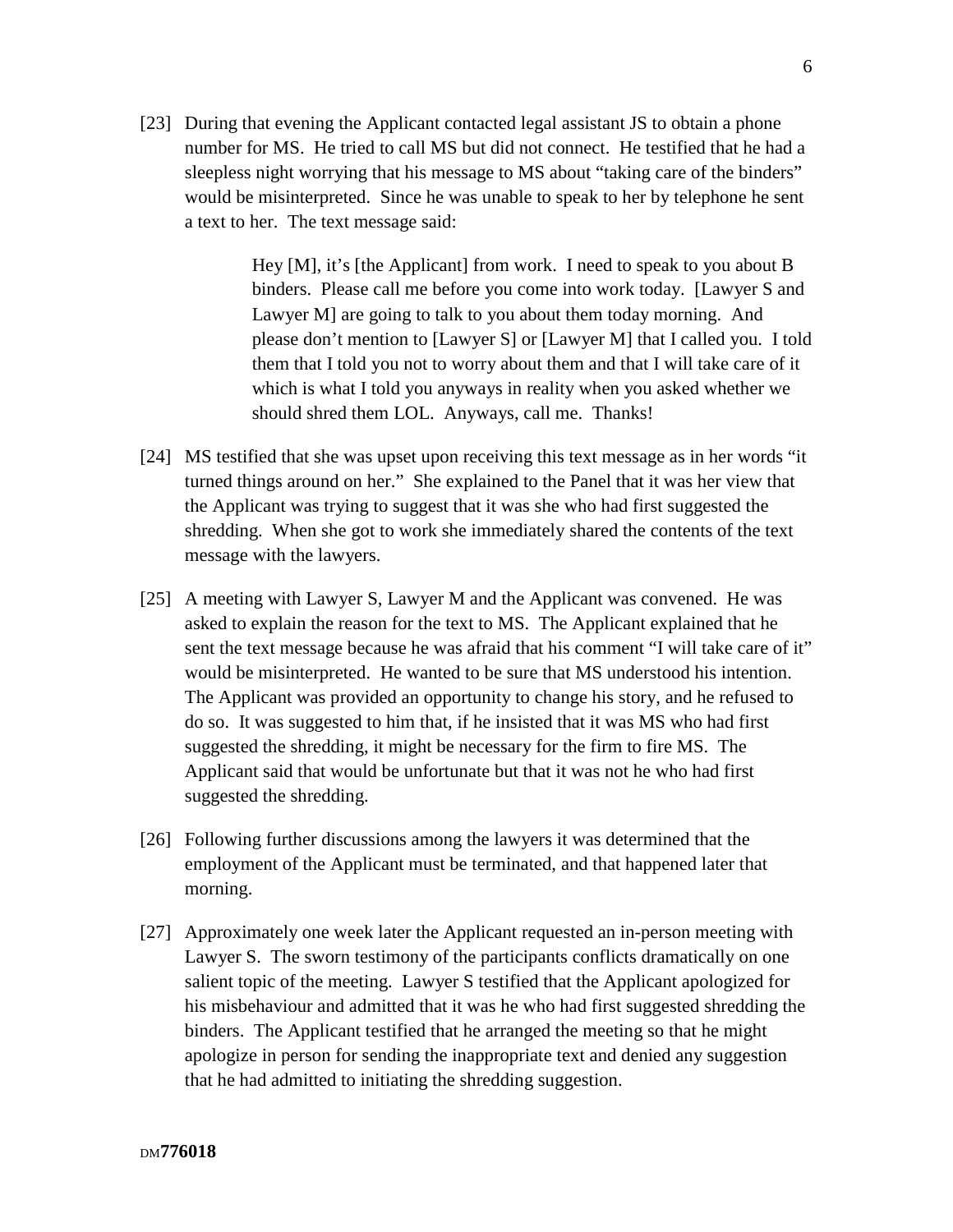- [28] On the same day as this meeting took place, Lawyer S received an email from the Applicant's uncle. This uncle is a mentor and confidant of the Applicant who provided guidance to the Applicant throughout his time as an articled student with S Co. The uncle's email sought to ensure that the text sent by the Applicant to MS was not misunderstood. The uncle also reiterated that family issues were impacting on the Applicant's judgment. The email sought a reconsideration of Lawyer S's characterization of the behaviour of the Applicant as including a question of his integrity.
- [29] The uncle's email arrived during the meeting with the Applicant and so was not discussed with him at that time. Lawyer S forwarded the email to the Applicant and requested his direction as to an appropriate response given the confidential information involved. Lawyer S also noted in the email as follows:

On another note, thanks for coming in to see me today. It shows a lot of courage for you to face me. Life gives us opportunities to learn and to grow and by coming to see me, I believe you are truly trying to learn from this. I'm sorry that things ended the way they did and hope you the best [sic] in your future endeavours.

- [30] The Applicant then contacted the Law Society and spoke to LS, a member services representative. The Applicant reported that LS advised him that he did not have to disclose the circumstances of the termination of his articles to subsequent principals to whom he was seeking to assign his articles. All that was required was an assignment of articles form and a declaration of the previous principal. The Applicant testified that he interpreted the advice as permitting him to retain confidentiality around the circumstances of his dismissal without any time limits. There is no written record of the advice provided to the Applicant. The Panel notes this information was correct for the 30-day period of time following the termination of articles with one principal and the commencement of articles with the next.
- [31] On the day before the 30-day time limit for assignment of articles expired, the Law Society sent an email to the Applicant advising him of the termination of his enrolment in LSAP due to his failure to provide an assignment of articles within the required 30 days. It also advised the Applicant that his scheduled attendance at PLTC commencing May 21, 2013 could not proceed as he had not found a replacement principal.
- [32] On June 13, 2013 the Applicant provided the Law Society with his side of the story in response to the report provided by Lawyer S in April. The Applicant's response contained allegations of misconduct and misbehaviour on the part of both Lawyer S and Lawyer M. It also offered his explanation for his failure to advise Lawyer M in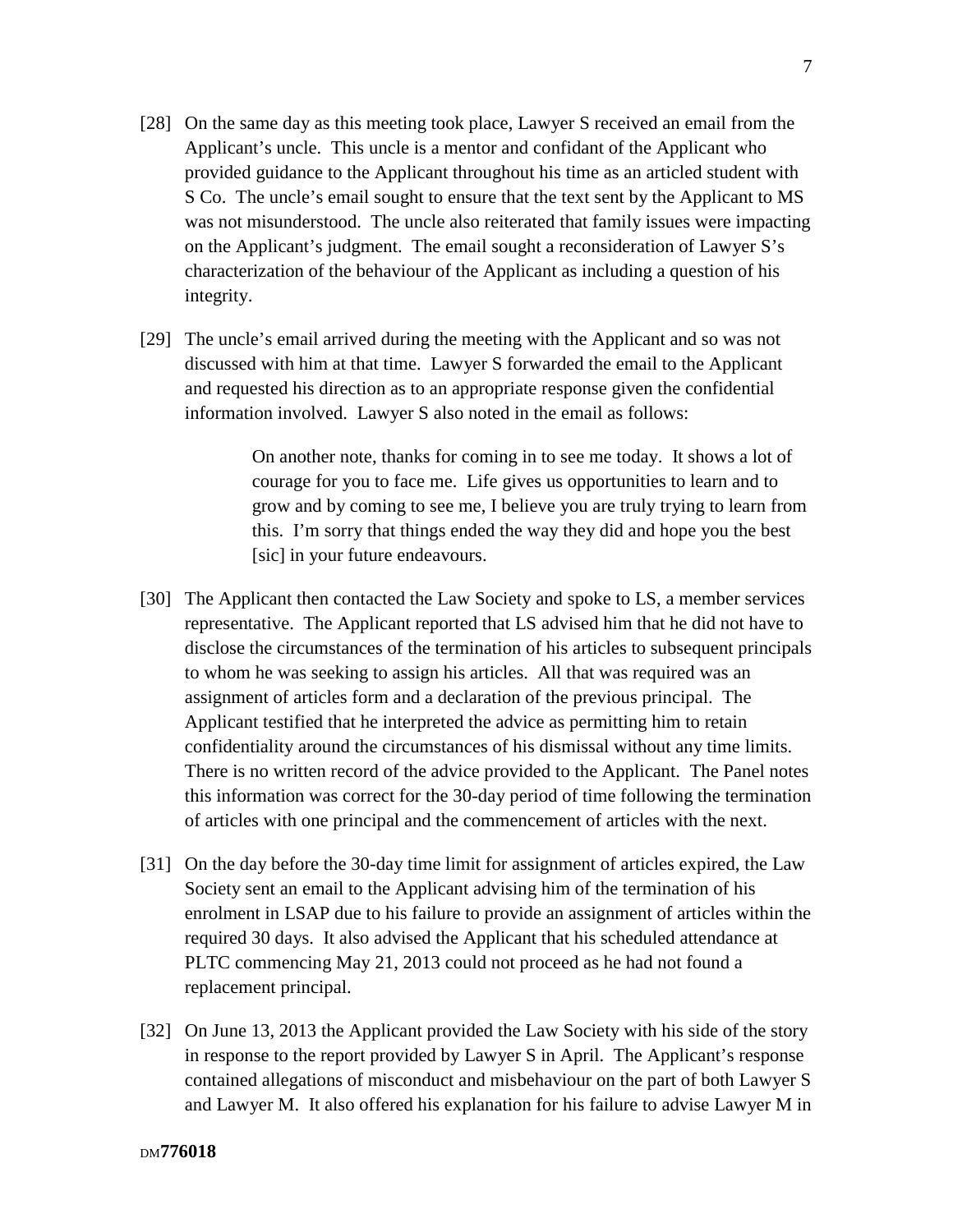a timely way or at all that the application record binders were in his possession at all material times.

- [33] In response to this letter, on July 24, 2013, GH, a credentials officer with the Law Society, sent an email to the Applicant. He asked whether the Applicant would like to make a formal complaint against Lawyer S and Lawyer M. He also asked for the Applicant's permission to provide a copy of his response letter to Lawyer S.
- [34] On August 14, 2013, the Applicant responded to GH. He advised that he did not wish to pursue a formal complaint at this time and that he was concentrating his energies on finding a new articling position. He advised that he was struggling in that regard. He did not wish for his letter to be shared with Lawyer S, who saw it for the first time while testifying in this hearing. The Applicant then posed the following two questions to GH:
	- (a) While applying to new articling position [sic], is it necessary for me to disclose that I have articled with S Co. for three months and my articles were terminated?
	- (b) Further, if I have to disclose that I have articled with S Co. for three months and my articles were terminated, is it necessary to provide them with the circumstances of my termination?
- [35] On August 23, 2013 GH replied to these questions as follows:

As you are aware, in order to apply for enrolment in LSAP, you must state your full employment history, including reasons for cessation and whether you have ever been discharged, suspended or asked to resign from any employment, including particulars. Your new principal must sign the application form acknowledging that he or she has read your complete LSAP application. Accordingly, the Law Society will expect that your full employment history, including the circumstances of your termination from S Co. will be disclosed to any new principal.

- [36] In his testimony before the Panel, the Applicant advised that the "struggling" to which he referred had to do with finding a new articling position and advised that his quest for a new articling position was being hampered by his providing advice of the termination of his previous articling position to prospective principals.
- [37] In October 2013, with the assistance of a temp agency, the Applicant secured a temporary paralegal position with a law firm. He was soon offered permanent paralegal employment, which he accepted.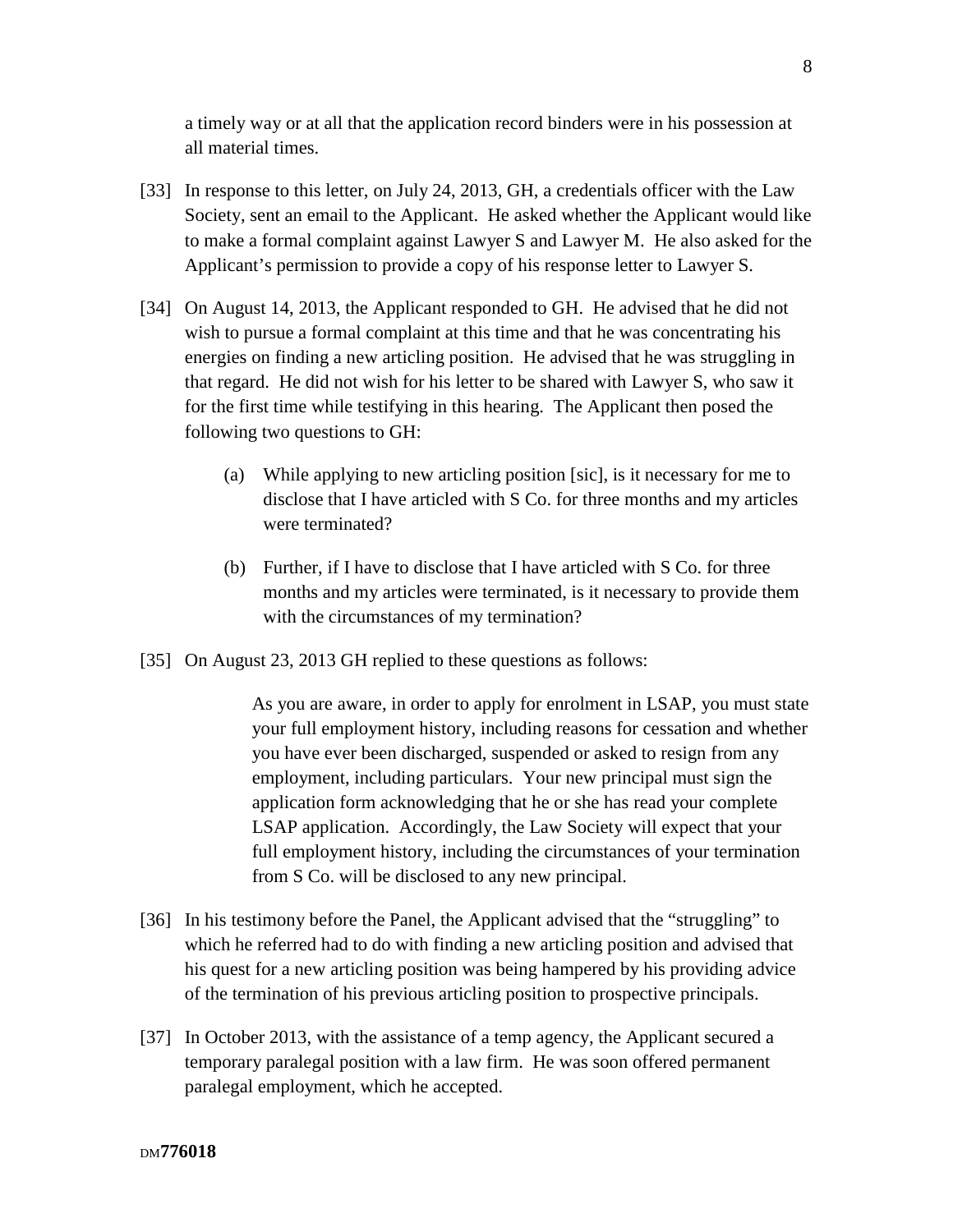- [38] Soon after the paralegal position was made permanent, the firm offered the Applicant an articling position. The Applicant was very excited and pleased to receive this offer and completed an application for admission to the LSAP. Question 6 of part C of that application asks if the applicant has ever been discharged, suspended or asked to resign from any employment. The Applicant responded "no" to that question. The application also requires as Schedule 1 an employment history. In the "Reason for Cessation" column of that form with respect to the employment at S Co., the Applicant responded "quit/terminated." On December 12, 2013 the Applicant swore in the presence of his proposed principal that the information contained in the application was true, accurate and complete.
- [39] It is common ground that, at the time he swore the application, he had not disclosed to his prospective firm the fact of his former articling position nor the circumstances of its termination.
- [40] On February 6, 2014 GH of the Law Society responded to the Applicant's application for enrolment in the LSAP. He required an explanation of the negative answer to question 6 and an explanation of the use of the words "quit/terminated" in the employment record. The Applicant was also asked to advise if the new principal was aware of the circumstances of the termination of the previous articling position and whether the new principal was aware that the Applicant's previous enrolment in the LSAP had been terminated.
- [41] The Applicant responded on March 21, 2014, advising first that, prior to GH's letter of February 6, 2014, "I was under a wrong impression/misinformed." He restated his belief in the advice received from LS with respect to his obligations to disclose information to new employers. He said in part, "However, after I sent the email to you in August, 2013, I had forgotten about that email and had no recollection of it thereafter."
- [42] He went on to say, "It was not until your letter dated February 6, 2014 that I realized that what I had honestly believed to be true previously was not true and that I was misinformed." He confirmed that he then advised the partners in the prospective firm of the circumstances of his former employment and its termination.
- [43] As an explanation for the use of the words "quit/terminated" he suggested that he believed that his failure to accept responsibility for initiating the shredding discussion would certainly lead to his dismissal, so he felt that, by refusing to retract his story, he was in fact quitting the employment. Under cross-examination he did acknowledge that this interpretation of those circumstances was potentially misleading.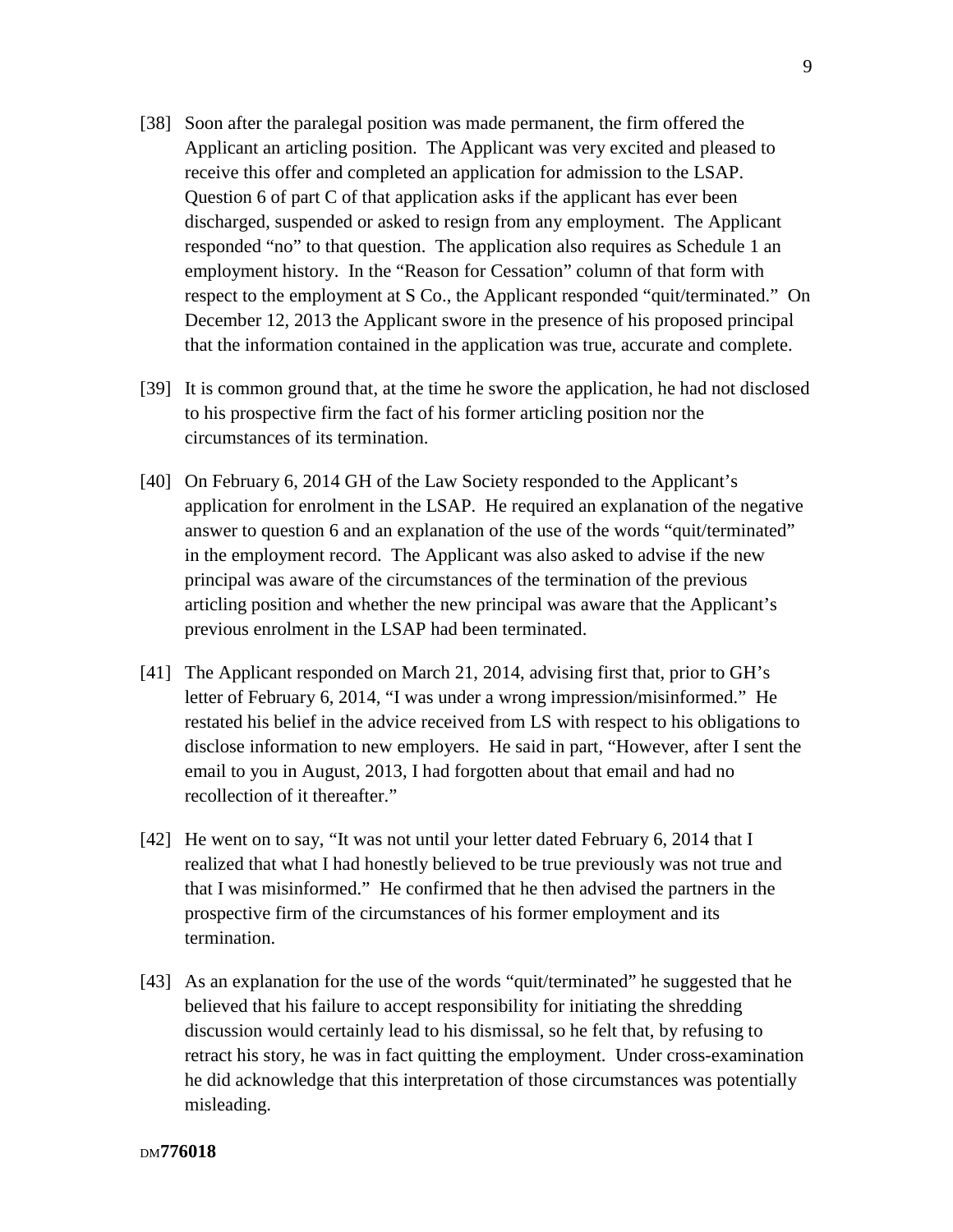- [45] The Applicant testified that, at the time he swore the false declaration, he had completely forgotten the contents of the email received from GH on August 23, 2013. Under cross-examination he did acknowledge that he had received the email but that he did not read it carefully or absorb its import. He also testified that he believed he was entitled to preserve the confidentiality of the circumstances surrounding his former employment because the Law Society already knew these circumstances and there was therefore no need to disclose that information to the Law Society again. He also acknowledged a desire to preserve the confidentiality of the previous employment circumstances from his new would-be principal.
- [46] On May 8 2014, GH advised the Applicant that the Credentials Committee had determined that a hearing into the circumstances surrounding his application for enrolment in the LSAP would be necessary.

# **LETTERS OF REFERENCE AND CHARACTER EVIDENCE**

[47] The Applicant presented several character witnesses, including his prospective principal, and a number of letters in support of a finding of good character and repute by the Panel. To the extent that this information was helpful in our deliberations, we considered the letters and the in-person recommendations. It was clear that those who provided character references for the Applicant, including those who testified, did not have the benefit of hearing the witnesses testify on the subjects before us and mainly relied upon incomplete descriptions of these events as provided by the Applicant. We were therefore required to qualify the extent to which we were persuaded by the recommendations provided by each witness and correspondent.

# **ANALYSIS AND DISCUSSION**

[48] Our task is to determine whether this candidate has demonstrated that he has a good and sufficient character and repute to be entitled to become enrolled as an articled student in the LSAP. In order to complete this assessment we have examined the totality of the evidence provided. There are several instances where the evidence of the Applicant conflicts with that of other witnesses.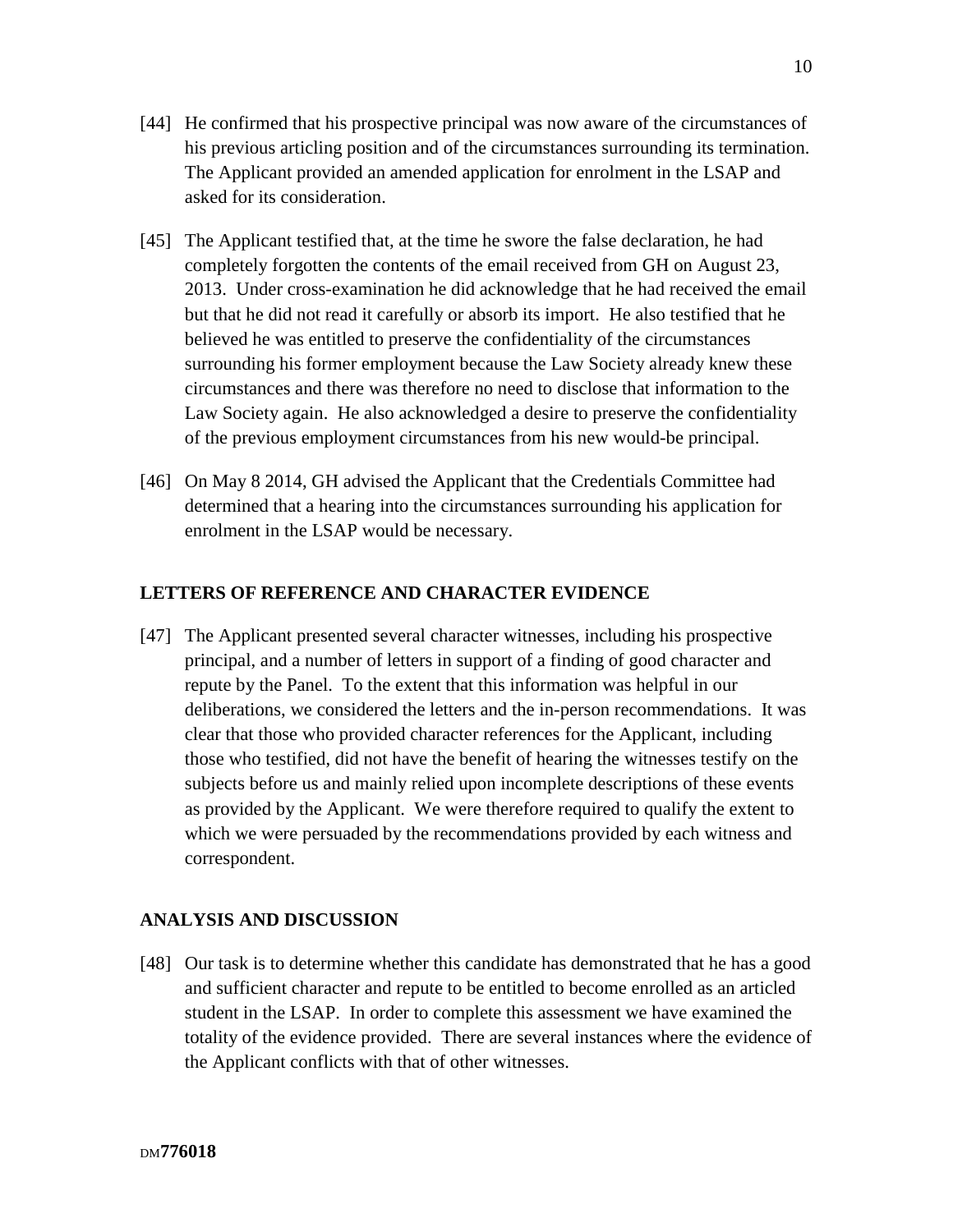[49] The hearing panel in the above referenced *McQuat* decision was further quoted with approval in the Court of Appeal decision where they wrote:

> The objective sense of "good character" overlaps with the requirement of fitness. The demands placed upon a lawyer by the calling of barrister and solicitor are numerous and weighty and "fitness" implies possession of those qualities of character to deal with the demands properly. The qualities cannot be exhaustively listed but among them must be found *a commitment to speak the truth no matter what the personal cost,* resolve to place the client's interest first and never expose the client to risk of avoidable loss and trustworthiness in handling the money of a client.

[emphasis added]

[50] We adopt the reasoning found at paragraph 7 of a decision on an application for Call and Admission on Transfer, *Re: Mangat*, 2013 LSBC 20, where the panel referred to language in a decision of the *Law Society of Upper Canada v. Schuchert*, [2001] LSDD No.63, as follows:

> ... The relevant test is not whether there is too great a risk of future abuse by the applicant of the public trust, but whether the applicant has established his good character at the time of the hearing on the balance of probabilities. The test does not require perfection or certainty. The applicant need not provide a warranty or assurance that he will never again breach the public trust. The issue is his character today, not the risk of his re-offending.

- [51] Sworn testimony before a hearing panel in a credentials hearing is a perfectly contemporaneous window through which to view the mind of the applicant. It is an excellent measure of the character of the applicant as it squarely confronts the opportunity to test the willingness of the applicant "to speak the truth no matter what the personal cost."
- [52] On this point, the comments of the hearing panel in *Re: Applicant 4*, 2013 LSBC 13, are helpful.
	- 41. The Applicant's explanations concerning the circumstances of the accident, his confidence that he was not impaired, his response to the Law Society's letter of July 14, 2011 do not withstand scrutiny. We do not believe that he was being truthful.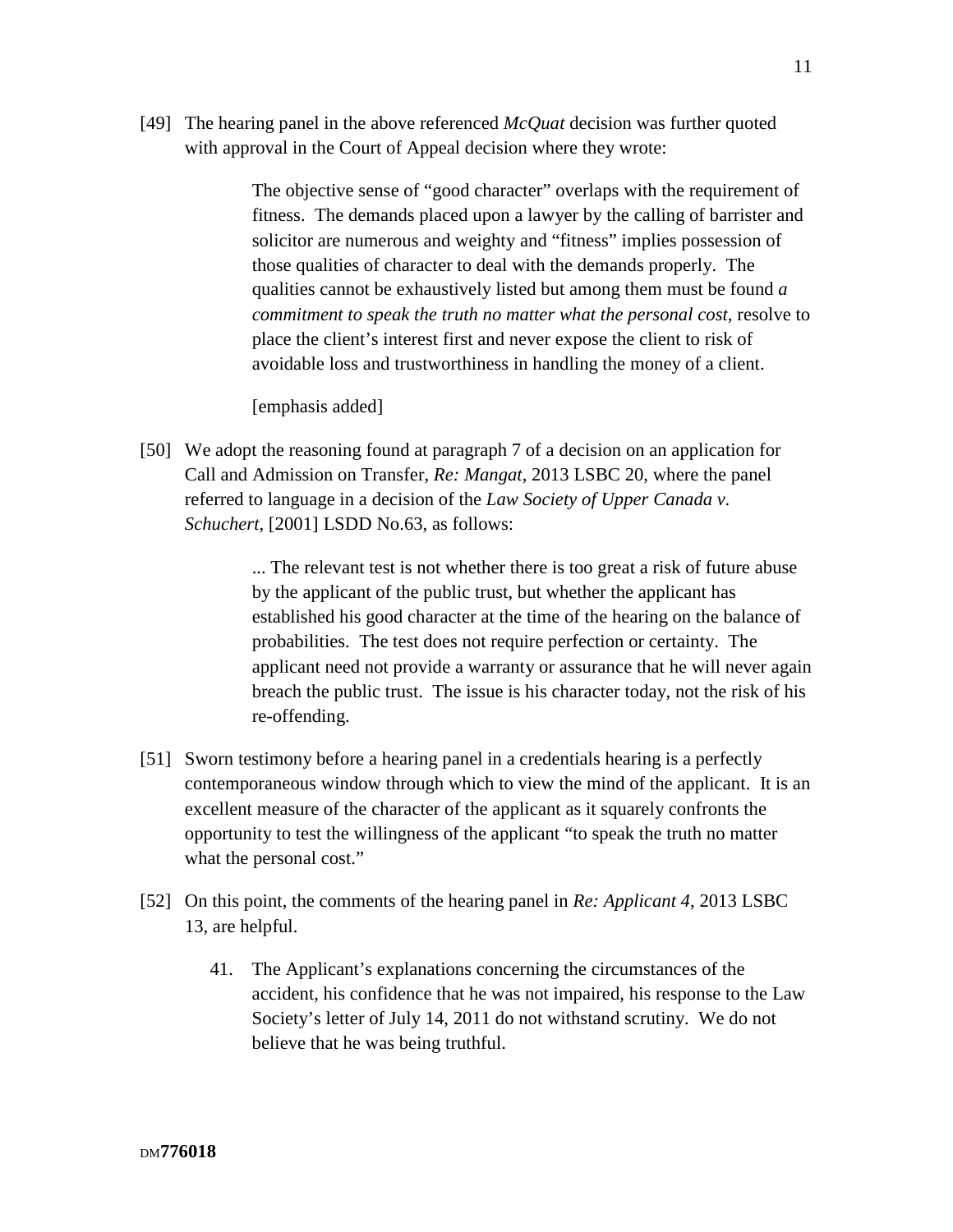- 42. When considered in the light of the good character test, the Applicant's failure to convince the Panel that he was telling the truth is fatal to his application.
- [53] This determination by the hearing panel was specifically confirmed by the Benchers in a review on the record, conducted at the request of Applicant 4.
- [54] It is our position that, if our analysis of the evidence demonstrates that the Applicant has been untruthful in his sworn testimony before us, then we must find that he has not met the burden upon him to satisfy us, on a balance of probabilities, that he is a person of good and sufficient character and repute.
- [55] We have identified three separate instances where that determination can be undertaken.
- [56] The three instances to be considered follow:
	- (a) the discussion with respect to the possible shredding of the original Trial Record;
	- (b) the circumstances surrounding his return to the office of Lawyer S to have a discussion with her in the week following his dismissal from his articles, and
	- (c) his explanation for not disclosing his prior articling experience and its termination to his new principal.
- [57] Testing credibility is difficult, especially in circumstances where the evidence is directly contradictory. We will examine these circumstances and develop conclusions in respect of our findings in each case based on that analysis.
- [58] We first consider the discussion with respect to shredding the trial record. The evidence on this subject could not be more contradictory. The Applicant testified that it was MS who first suggested the shredding, and MS testified that it was the Applicant who first suggested the shredding.
- [59] We have considered whether there was any basis upon which MS might have considered shredding the documents. She had been tasked with locating the missing trial record and, after conducting what had been described as an extensive search, failed to locate the original trial record. It turned out that the trial record was at all material times in the office of the Applicant. This could suggest that the methodology of her search for the record left something to be desired.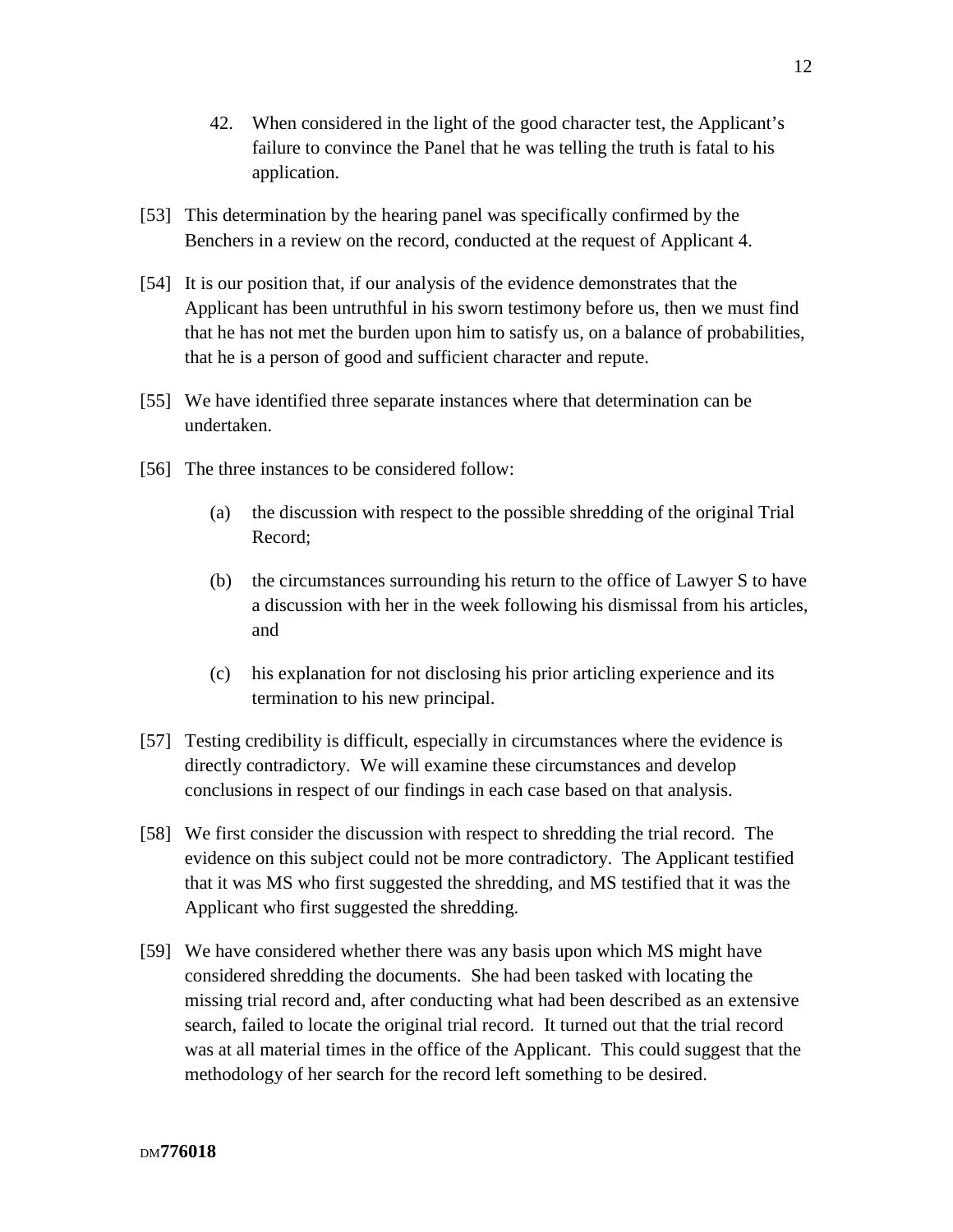- [60] We find as a fact that, at all material times, the missing trial record was in the Applicant's office. We are not able to determine why the extensive search did not turn up the trial record. It is possible that MS would have felt some anxiety with the discovery of the trial record after she spent two days reproducing the same. Clearly the copying time would have been saved had her search been more effective.
- [61] By this time in the evolution of his articling experience, the Applicant was operating under conditions in the office where, due to earlier problems, virtually everything he touched turned out badly. He was regularly criticized and vilified for his alleged neglectful approach to the variety of tasks under his care and control. He would have felt that the discovery of the trial record in his office, following the extensive search that had been conducted, would almost certainly be blamed on him, despite the fact that it was probably not his fault. His opportunity to credibly explain his innocence would be seen by him as unlikely to succeed – he was already on very thin ice in the office.
- [62] He could therefore conclude that an easy and likely consequence-free "out" for him would be for the trial record to simply disappear. This scenario explains his request to MS to retain confidentiality around the discovery of the trial record in his office and his advice to MS that "he would look after it." He was simply not up to the inevitable confrontation that would accompany the next "mistake" in his short but well-populated history of negative outcomes within the office. It is also consistent with the fact that he never disclosed that he had the trial record in his possession until confronted; the explanation that he simply did not have time or forgot to tell someone is simply unbelievable; he is contradictory on this point; at times he says it is because he did not get a chance to speak to Lawyer M, but at other times he says he forgot about it.
- [63] It is probable that no one ever seriously considered shredding the trial record. It is also true that the Applicant was in a considerably more vulnerable position than MS at the time. We have accordingly determined that the first mention of shredding of the trial record was from the Applicant. We have two separate bases upon which this conclusion is founded.
- [64] The Applicant testified that, following his afternoon meeting with Lawyers S and M, he had had a sleepless night. We note that the last comment to the Applicant from Lawyer M as he left the meeting was that his story better accord with that of MS. We note further that, when the afternoon meeting ended, the issue of shredding the trial record had not been raised with the Applicant. That disclosure to him did not occur until the following morning.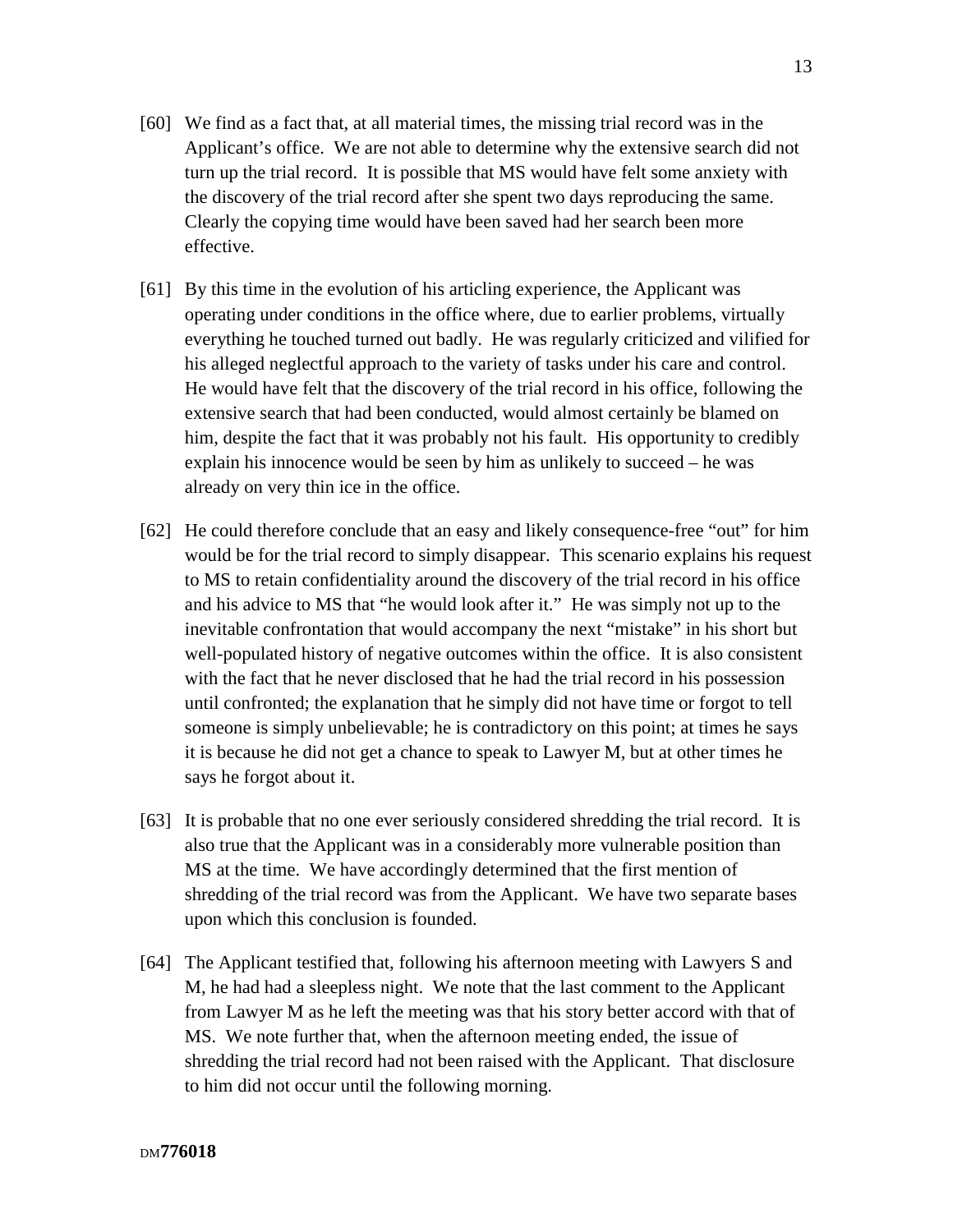- [65] The Applicant's explanation for his sleepless night was that he was afraid that MS had misinterpreted his request to her that she retain confidentiality with respect to the finding of the trial records in his office and his advice to her that he would "look after it." Following the sleepless night, he sent the text message to her where he identified her as the source of the initial suggestion for the shredding. Peculiarly, this suggestion is followed by the texting shorthand "LOL," which we understand to mean "laugh out loud." The Panel was never provided with a clear explanation of the use of that expression in this context. There was very little to "laugh out loud" about in this text message. To the contrary, serious issues are in play.
- [66] It is our belief that, if it had indeed been MS who first suggested the shredding, there would be no explanation for the sleepless night nor for the text to remind MS that it was she who first suggested the shredding. If she first raised the shredding issue, there would have been no dispute in that regard and no jeopardy for the Applicant. We therefore find as a fact that it was the Applicant who first raised the possibility of shredding the trial record when that issue was discussed in his office.
- [67] We have weighed the respective consequences to the two protagonists to this incident and have determined that the Applicant had a great deal more to lose in these circumstances from the discovery of the trial record in his office after it had been completely duplicated.
- [68] Our finding is further verified by the reaction of MS as she left the Applicant's office following the discussion about shredding where she expressed disbelief to a colleague at the circumstances as they were unfolding before her.
- [69] The next credibility consideration is developed in the context the Applicant's return to the office of Lawyer S in the week following the termination of his articles. He testified that the reason for his return to the office was to apologize for sending the text message to MS. He had developed a belief, possibly in consultation with his mentor uncle (who appeared to have strong views on this subject) that the mere sending of a text message to an office colleague is an event worthy of substantial censure. He testified that it was his intention to clear the air with Lawyer S in this respect.
- [70] Lawyer S has a very different recollection of the conversation and testified that, in the meeting, the Applicant admitted to being the initiator of the shredding suggestion. He apologized to her for that and expressed considerable remorse for having caused the difficulties that followed from those circumstances. As is indicated in our summary of the facts, there is a nearly contemporaneous written record of the outcome of the meeting in the form of an email sent from Lawyer S to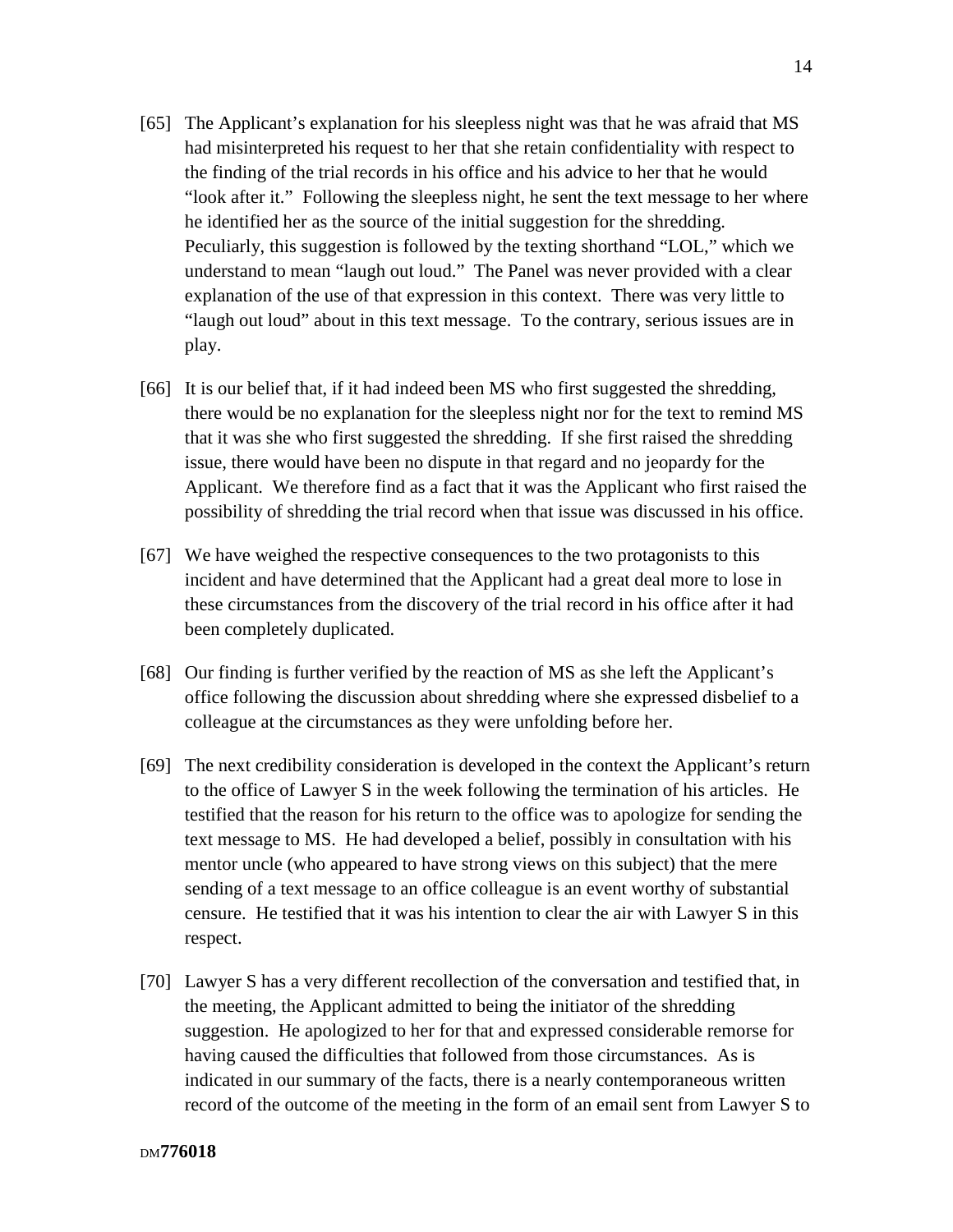the Applicant. In this email message Lawyer S congratulates the Applicant on his courage to confront her, face to face, in very difficult circumstances. Though the email does not specifically speak to the shredding admission, it is our belief that Lawyer S would not have congratulated the Applicant on his "courage to confront her" if all that he had provided was an apology for sending a text message.

- [71] In that context, the language of Lawyer S would make little sense in that no particular courage is required to apologize for an event as superficially innocent as sending a text message to a work colleague, unless of course the content of the text is itself intentionally misleading. It is only following an examination of the context of the text and its subject matter that the seriousness of the events raises to a level requiring "courage" to confront. In our view, an apology for sending the text message does not require courage unless the misleading contents of the text are concurrently acknowledged. In these circumstances we find that the Applicant did in fact acknowledge responsibility for initiating the shredding suggestion and it was that acknowledgment to which Lawyer S referred in her email to him immediately following the meeting. We find as a fact that this is what transpired at the meeting with Lawyer S following the termination of the articles.
- [72] We finally consider the circumstances surrounding the failure of the Applicant to disclose to his new would-be principal the circumstances of his previous articling experience and its termination. In this regard there is no dispute as to the misleading nature of the evidence since it is written and provided to the Law Society. These circumstances will be considered in two parts with the first being the failure to correctly answer the question on the application for admission to the LSAP as to whether he had ever been "discharged, suspended or asked to resign from any employment." To this question the Applicant answered "no."
- [73] This answer to that question is so much more difficult to understand when considered in the context of his earlier email exchange with GH of the Law Society. No more than three months prior to this answer, the Applicant had specifically inquired of the Law Society whether it was necessary for him to disclose to new and prospective employers his prior employment circumstances. He was advised on August 23, 2013 by GH of the Law Society Credentials Department that, in each such instance, he must disclose full particulars of his prior employment and of the circumstances surrounding the termination of that employment. That he did not advise his new principal of his previous employment termination is not contradicted. In cross-examination he was asked why, in the face of the relatively recent email from the Law Society, that he did not disclose his prior employment circumstances to his new principal. He responded that he had forgotten the advice from the Law Society.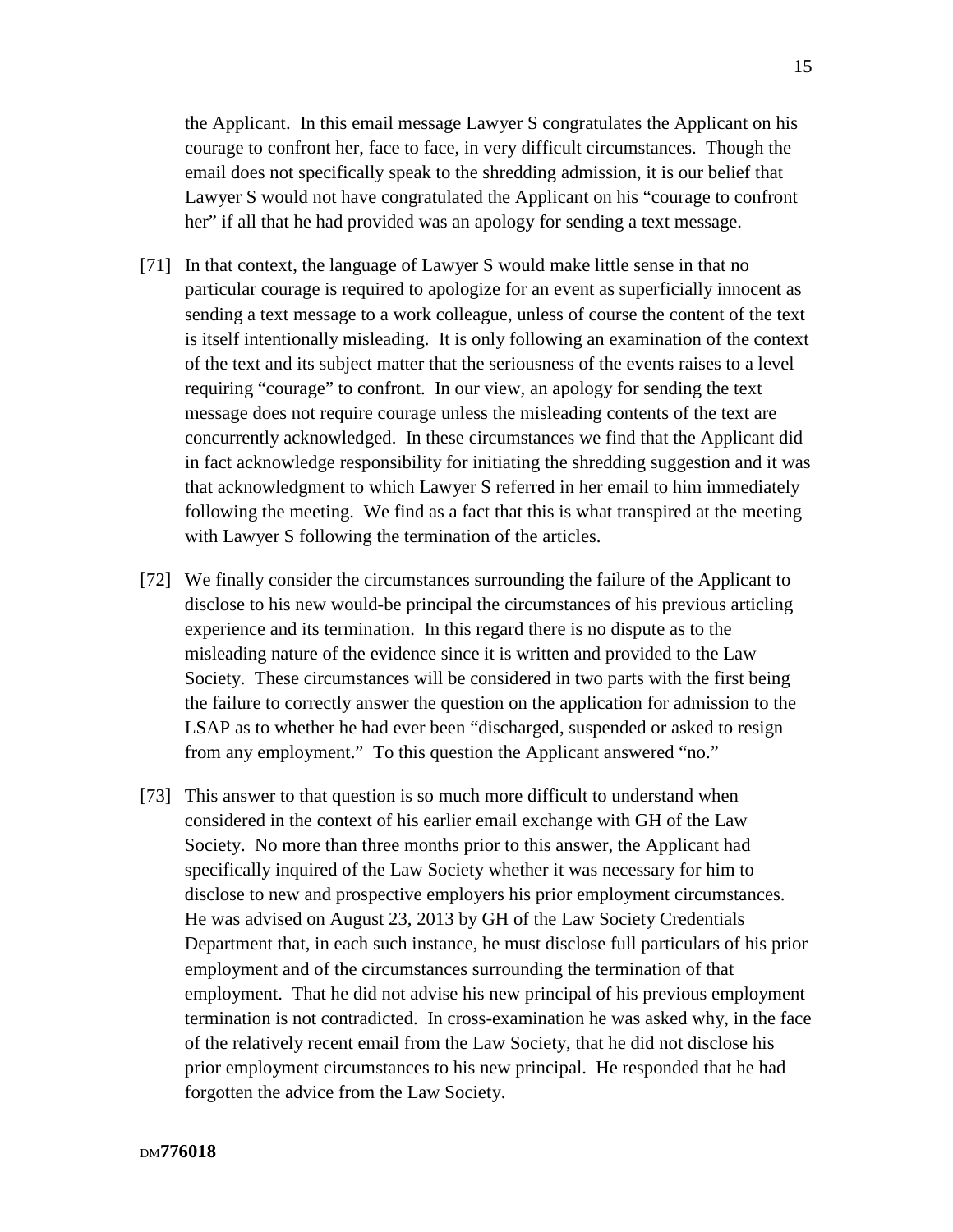- [74] It was his evidence on these questions of comprehensively abiding importance to him, and to which questions he had received potentially devastating responses, that he had forgotten the direction from the Law Society. We find that explanation not to be believable. Our finding in this regard is supported by the Applicant's answers to other questions on the same subject, when he later explains in communication with the Law Society that he did not feel it was necessary to disclose his prior employment history on a Law Society form, because the Law Society already knew of his prior circumstances and it would therefore be unnecessary in those circumstances to tell them again something that they already knew.
- [75] This answer overlooks the fact that there is a second person involved in the completion of the LSAP application and for whom the answers to all questions will be "new" information. The application is designed to provide information to the member of the Law Society who will be serving as principal to the applicant. By providing this response to this question the untidy circumstances of the termination of the earlier articling experience are not shared with the new principal.
- [76] In further response to this aspect of this inquiry, the Applicant offered the view that he believed that he was entitled to retain confidentiality around the circumstances of his former articling employment. It was with this observation he continued the mistaken interpretation of the advice provided to him with respect to the 30-day period following the termination of one articling position and the commencement of the next. The Applicant had been advised of the inherent mistake in this position on numerous occasions leading up to this opportunity to complete the application truthfully in the fall of 2013.
- [77] The second aspect of this application form requiring attention is the explanation provided for his answer to the question in his employment history where he describes his employment with the previous law firm as ending as a result of his having "quit/terminated." When cross-examined as to what it was in the circumstances of the ending of his employment with S Co. that constituted "quitting," he explained that it was his belief that if he did not capitulate to the pressure applied to him by Lawyer S on the issue of acknowledging responsibility for the shredding, that he would be fired in any event. It was therefore his position that his steadfast retention of his denial of responsibility for the shredding comment amounted to his "quitting" this employment since, as predicted, he was indeed fired. He acknowledged that this answer was potentially misleading to an uninformed reader.
- [78] Where does this analysis lead us? We find ourselves considering an Applicant who, in a variety of circumstances where the consequences of the truth would be